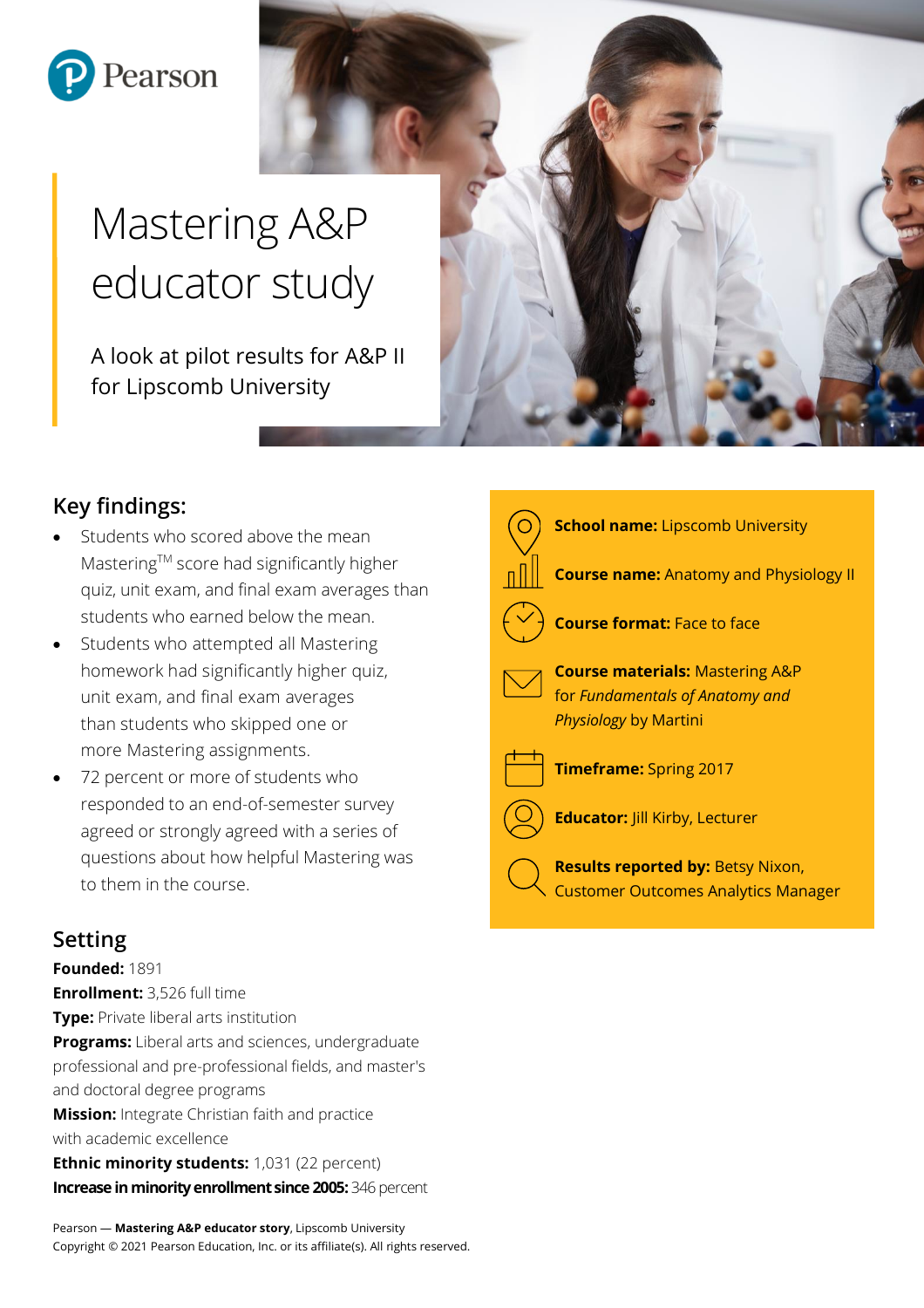

#### **About the course**

Jill Kirby, adjunct lecturer, has a professional background as a physical therapist. In May 2016, she was hired as an adjunct lecturer at Lipscomb University to teach A&P I and II. This was her first time teaching in an academic setting.

Anatomy and Physiology II (A&P II) is the second course in a two-semester sequence that covers the basic structure and function of the human body using a systems approach. It is a four-credit lecture and lab and is a continuation of A&P I. It covers the circulatory, respiratory, digestive, excretory, endocrine, and reproductive systems with emphasis on homeostasis. Major topics of physiology are integrated with a systematic approach. The second A&P course is primarily taken by future nursing students who must complete both A&P I and II with a B or higher as prerequisites for admission to the nursing program.

Course objectives include, draw, label, and discuss the circulation of blood from the left ventricle, perfusion of the tissues, through the lungs, and back into the left ventricle; explain the typical immune response; Discuss common diseases/disorders and how they affect the human body; recognize the major vessels of the circulatory system; and list examples of how the individual systems interact with one another.

# **Challenges and Goals**

Prior to Kirby taking over the A&P courses, there was concern that students were earning As in the course but were not fully developing or retaining the skills and knowledge needed for future courses in nursing or other health-related programs. A goal was set to shift to a more rigorous curriculum so students would understand that they were entering into a science program. When Kirby took over the A&P courses, she reviewed past syllabi to better understand how the course had been taught and found that online resource use had been limited. She decided to

explore adding interactive digital content to her course to help students remediate and learn more effectively on their own.

In Fall 2016, she class tested Mastering A&P® in one section of A&P I. She said, "As a new professor, I was trying to find what works and what doesn't work with my students. I was just coming off of teaching a summer course where I expected the students to study the material with a few homework assignments mixed in, and they begged me for more homework." Her goal with the Mastering class test was to become more familiar with the digital content and understand what resources were available, gather student feedback, and evaluate course results prior to making it a required component for all sections and courses.

Kirby decided to pilot Mastering in A&P II in Spring 2017 after completing the A&P I class test. She received positive feedback from students in A&P I, and the class test helped her better understand how Mastering could help facilitate student learning and achievement of her course goals. She summed up her initial experience by saying, "I got better on my end with assignments in A&P I as the semester went on. I tried to focus the homework on just the information I really wanted the students to focus on. I was new at using Mastering too, so I feel like I had a learning curve (and still do) as far as all the resources available." While Kirby had used Mastering for one semester, she wanted to class test it for the second A&P course and collect additional data and feedback before making it a required component for all sections and courses.

## **Implementation**

For Spring 2017, Kirby taught two sections of A&P II, but piloted Mastering A&P in one section. Her course components in the pilot section included:

Exams: Three paper-and-pencil exams and a comprehensive final. The first test was primarily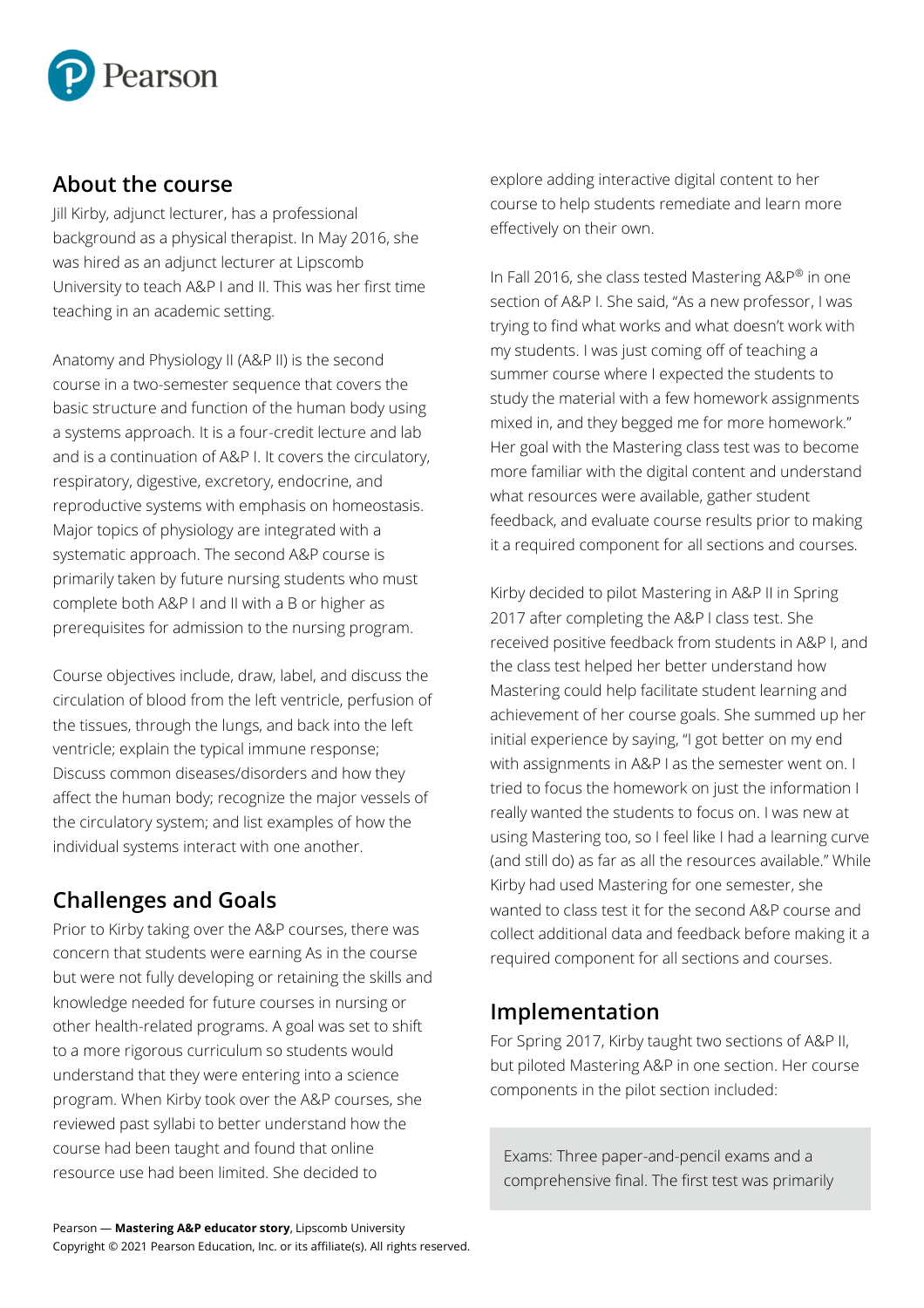

a review of background knowledge and skills. The second and remaining tests were new concepts.

 Quizzes: Quizzes were administered via paper and pencil in class. She told students she may give pop quizzes which were the only opportunity to earn extra points.

iviastering. The assignments generally w<br>assigned by chapter and consisted of a Mastering: The assignments generally were combination of multiple choice, true/false, activities, labeling, and video tutorials. They were required weekly except for weeks in which a test or major campus activity was scheduled. They were not timed. Students had multiple attempts, and the Mastering default settings were in place. The Mastering assignments also incorporated some case study questions.

The format for Mastering homework was very similar to how Kirby implemented it in the A&P I class test. However, she said, "I did take what I learned from Fall and worked to make the Spring homework much more focused. I would try to make sure I included labeling or questions that were from the area of each chapter that I felt was most important. I considered the information I knew I would test or quiz on and thought about how I could drive understanding with the homework. I still started with the pre-built homework assignments, but I modified them more this semester." On the end-of-semester A&P II survey, one student said, "[Mastering] helped me focus on the ideas that were most important to the chapter," reinforcing that students benefitted from that strategy.

Paper/tracings: The students had to write a paper drawing on their knowledge from A&P and using an article as a reference point. In addition, students did blood tracings, which were designed to force students to look at the flow of blood through the body and map it out. The purpose of these assignments was to help students understand how to apply the concepts learned and to think critically about the topics.

| $\frac{1}{15}$     |     |                        |
|--------------------|-----|------------------------|
| <b>Assessments</b> |     |                        |
|                    | 30% | Exams $(3)$            |
|                    | 25% | Lab                    |
|                    | 15% | Final exam             |
|                    | 10% | Quizzes                |
|                    | 10% | Mastering A&P homework |
|                    | 7%  | Paper                  |
|                    | 3%  | Tracings               |

## **Results and Data**

For Spring 2017, Kirby had two sections of A&P II and piloted Mastering A&P in one section. Students who had taken A&P I in Fall 2016 in the pilot section still had access to the Mastering study area. There was no information on which students in the non-Mastering A&P section of A&P II had access and used it during that semester, so the results of the A&P II pilot section were not compared to the non-Mastering section. Instead, the study focused on the performance of students in the section using Mastering utilizing the same type of analysis as was done in A&P I. Results are based on grouping students according to Mastering participation and performance.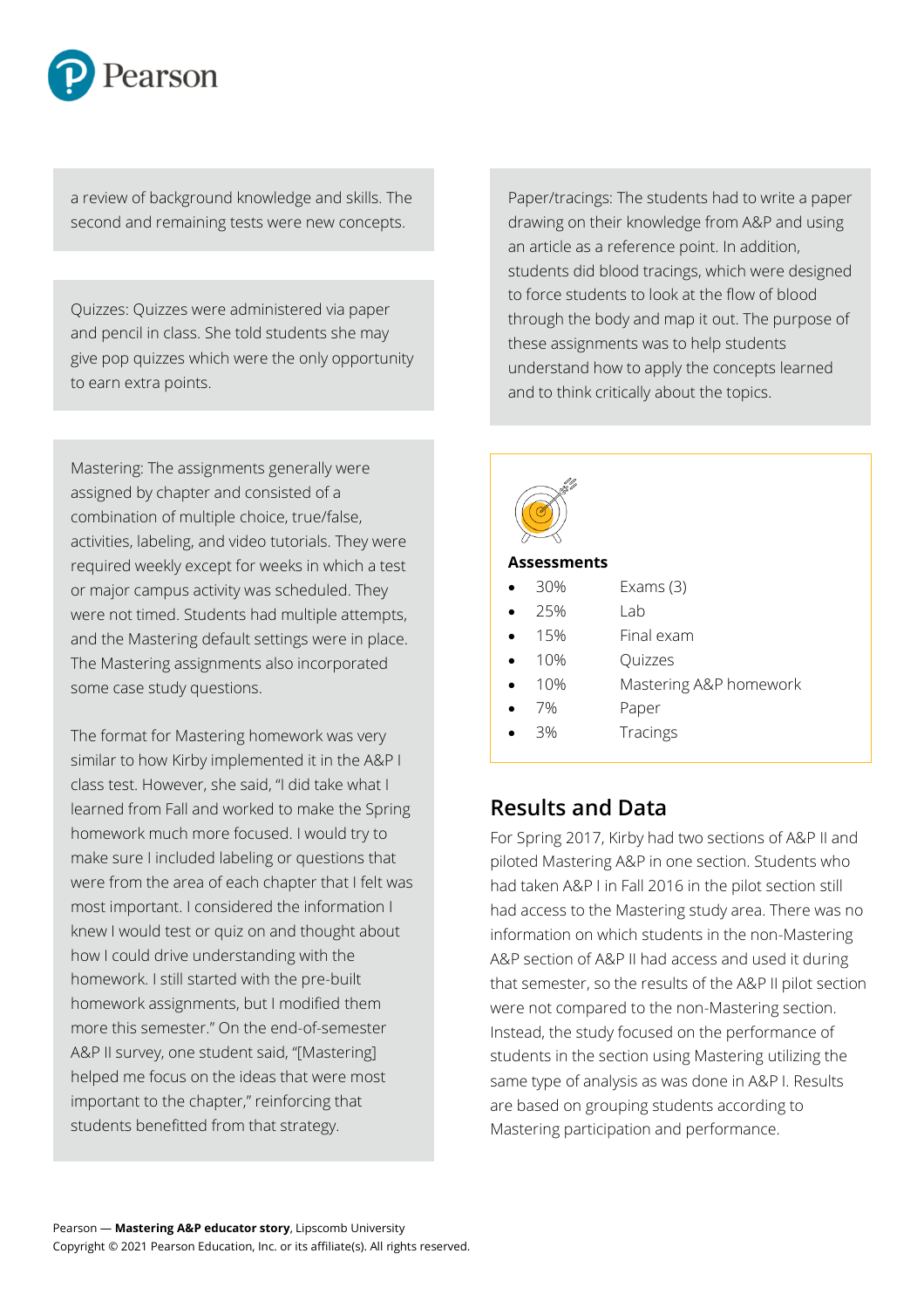

Students were first grouped according to the mean Mastering A&P homework score of 81 percent. Those who earned a Mastering average higher than the mean had significantly higher quiz, unit exam, and final exam averages than students who earned below the mean Mastering score. These results mirror the results found for the A&P I pilot.

Students who did better on Mastering homework had a final exam average of 91 percent and unit exam average of 84 percent. These items total 45 percent of a student's grade in a course in which they need to earn a B to move into the nursing program. Those who averaged lower on Mastering homework had a final exam and unit exam average of 77 and 70 percent respectively, putting them at a higher risk of not achieving the needed grade for the course.

Students were next grouped based on the number of Mastering assignments attempted. The students who attempted all Mastering assignments had a significantly higher average for quizzes, unit exam, and final exam than students who skipped one or more Mastering assignments. For the A&P I pilot, only the final exam differences were statistically significant. Seven of 30 students (23 percent) skipped one or more assignments out of seven, with four skipping just one. The majority of students attempted all of the homework which seems to indicate the feedback Kirby initially received is accurate, and students do want homework in the course.

Finally, a correlation analysis was conducted. Correlations do not imply causation but instead measure the strength of a relationship between two variables, where r is the correlation coefficient. The closer the r value is to 1.0, the stronger the correlation. Results show a moderate correlation for the Mastering A&P homework average to the final exam, and a strong correlation to the quiz and unit

exam averages. Homework is designed as a formative exercise to help students learn rather than a summative assignment to test knowledge, so that can impact the strength of the correlation.

## **The Student Experience**

An end-of-semester survey was conducted, and 29 out of 30 enrolled students (97 percent) completed the survey. Some of the students in this course did use Mastering in A&P I. Responses for A&P II were similar to those from the A&P I pilot, with the majority of students giving positive feedback.

Students were also asked "How did using Mastering impact your learning in the course?" Some of the responses included:

"It helped me learn the charts and labeling better than just listening in class and reading the book."

"When it came around to taking quizzes and tests, I used Mastering as a tool to review the material I was being tested on."

"The study area is my favorite area, doing the optional multiple choice, pre-test and test sections for each chapter. Matching and labeling were pretty helpful as well."